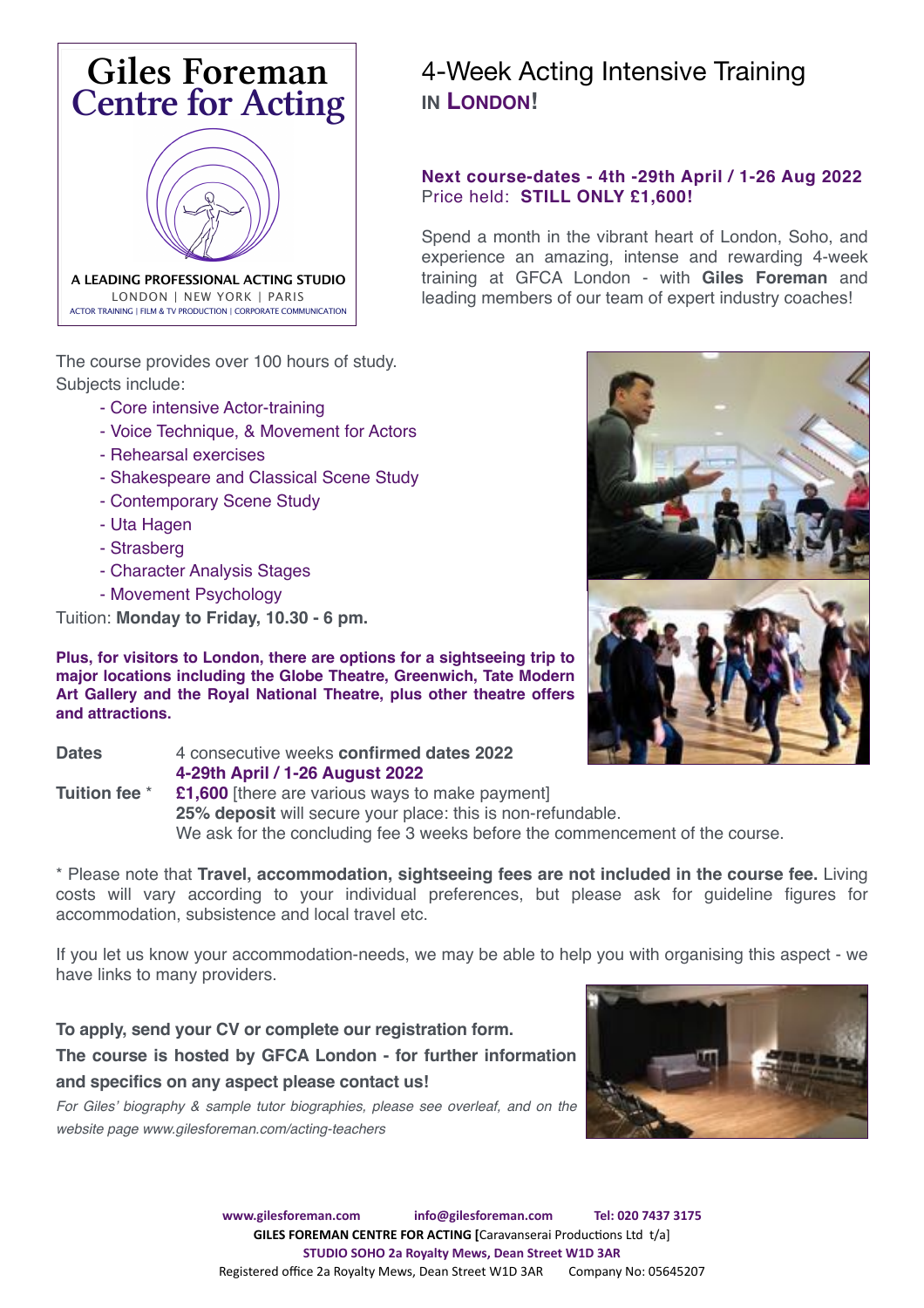

**GILES FOREMAN is one of the leading acting coaches in the UK and throughout Europe. He is a specialist in the Methodological approach to acting, notably in the Yat Malmgren/Laban technique known as Character Analysis or Movement Psychology.**

Giles has worked as an acting coach at the Drama Centre, London, Deutsche Schauspiel Akademie, Berlin, The Forum for Filmschauspiel, Berlin, Creative Education, The City Lit, NODA, Stage Center – Jerusalem, Israel, the Pula International Festival of Theatre, Croatia, the International Festival of Making Theater, Athens, Greece, Trixter and Eicar in Paris, for FOCAL in Switzerland, GFCA in Luxembourg, at the Centro del Actor in Madrid, First Take Schauspielschule in Koln, and Munich's Acting Atelier. He is a specialist in realism for stage and screen and also the Movement Psychology work of Yat Malmgren, introducing the it to a new generation of actors in Zurich, Berlin, Paris, Munich, Madrid and Rome.

He has run workshops all over the world and has coached on many movies (see filmography below). These include the award-wining film by Hong Khaou *Lilting*, starring Ben Whishaw; *Schutzlos* (Tatort); *Der Kreis* 

(winner of the Teddy award and the audience award at the Berlin Film Festival; nominated for the best foreign language film at the Oscars); the multi-award winning film *Der Goalie bin Ig*, directed by Sabine Boss; *Dawn*, directed by Romed Wyder and starring Jason Isaacs (UK, Swiss and Israeli co-production); *Gletscherblut* directed by Marvin Kren (Austria); *Swiss Grounding; Sennentuntschi* and *Das Schweizer Missen Massaker*, all dir by Michael Steiner; *Pedaleur du Charme*, dir by Daniel von Aarburg; the award winning, Teddy-nominated *Romeos*, directed by Sabina Bernardi; and *Ruhestoerung* directed by Robert Ralston. He also worked on the video for the Kooks single – Sway. He regularly coaches actors individually on films, both on and off set.

He was a founder member of EuroCircles – a company created to promote pan-European cultural exchange, and has produced a variety of pieces from around Europe – notably Lorca's In Five Years Time, directed by the Spanish director Marta Momblant-Ribas (Critics' Choice – Time Out and The Guardian), and an installation/performance event, The Krankenhaus, from Berlin. He worked with Visiting Arts (British Council) and the Gate to bring Tbilisi's Basement Theatre to the Gate's East Meets West season.

Giles Foreman trained as an actor himself at the Drama Centre, London under the renowned Christopher Fettes, Yat Malmgren and Reuven Adiv. An academy that produced a host of Internationally celebrated actors including - Anthony Hopkins, Sean Connery, Pierce Brosnan, Anne Marie Duff, Paul Bettany, Michael Fassbender, Geraldine James, Tom Hardy and many others.

Giles studied alongside Helen McCrory, Tara Fitzgerald, Anastasia Hille, Colin Tierney, John Simm, Sean Harris, Anne Marie Duff among others. As a member of the teaching staff at Drama Centre, London he taught during a period that produced many renowned actors, notably Michael Fassbender and Tom Hardy. He has coached and/or directed huge numbers of actors over the years. To name a few: Santiago Cabrera, Gwendoline Christie, Ryan Gage, Stephen Wright, Ruta Gedmintas, Jaime Murray, Morven Christie, Daniel Sharman, Alex Gonzalez, Lily Cole, Aura Garrido, Alba Gonzalez, Carla Juri, Delia Meyer, Suki Waterhouse, Michael Neuenschwander, Merlin Leonhardt, Salvatore Greco, Tonia Sotiropoulou, Catrinel Marlon, Alessandra Balazs, Aleksy Komorowski, Alice Spisa.

Theatre credits include: Double Tongue (Border Crossings), Don Quixote (Gate Theatre), The Island (Eurocircles Tour – Georgia, Germany), A Language of Love (GIFT Festival, BAC), Shivah (Royal National Theatre), An Ideal Husband (Peter Hall Company – Haymarket Theatre, Merlin, The Broken Heart (Arts Threshold), Aubrey Beardsley in Beardsley (Stage One) and Boffi in Pirandello's As You Desire Me (New End). TV credits include Bonekickers, Warwalks, The Bill, 100 per cent; and his film work includes Trigger Tiger, Napanee, The Cave, Summer Suite, Red Wolf and The Changeling.

His directing work includes: Demons by Lars Noren (GFCA), Virginia Woolf - Between the Rock and the Wave (Vienna), Comme Il Vous Plaira (GFCA Paris), The Oresteia (Teatro Technis), The Bacchae (Teatro Technis), Amphitryon by John Dryden (Teatro Technis), Don Juan by Moliere (GFCA), The Phoenician Women (Teatro Technis) Oedipus Rex (Arcola Theatre) The Merchant of Venice (Chelsea Theatre) Richard III (Courtyard Theatre), Electra (Teatro Technics) Macbeth, The Other Side of the Wall (Tristan Bates Theatre), Hilda by Marie Ndiaye (Pentameters Theatre and the Edinburgh Festival for the Caravanserai), The Wall – a piece Giles created and directed after a two **[www.gilesforeman.com](http://www.gilesforeman.com) [info@gilesforeman.com](mailto:info@gilesforeman.com) Tel: 020 7437 3175**

**GILES FOREMAN CENTRE FOR ACTING [**Caravanserai Productions Ltd t/a]

**STUDIO SOHO 2a Royalty Mews, Dean Street W1D 3AR**

Registered office 2a Royalty Mews, Dean Street W1D 3AR Company No: 05645207